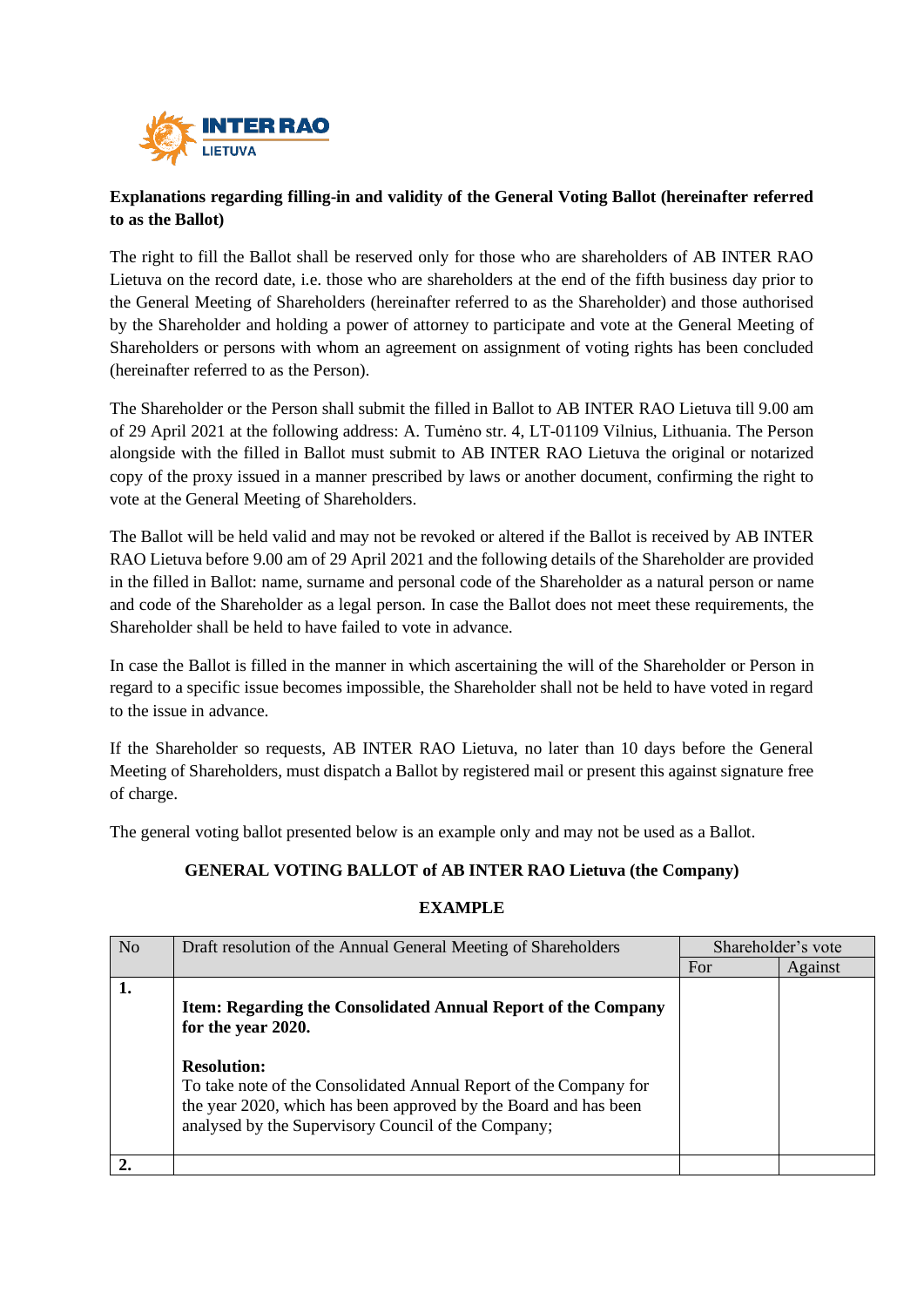|    | Item: Approval of the Audited Annual Financial Statements of the<br>Company for the year 2020 and the Audited Consolidated Annual<br>Financial Statements of the Group for the year 2020.                                                                                                                                                                                                                                                                                                                                                                                                                 |  |
|----|-----------------------------------------------------------------------------------------------------------------------------------------------------------------------------------------------------------------------------------------------------------------------------------------------------------------------------------------------------------------------------------------------------------------------------------------------------------------------------------------------------------------------------------------------------------------------------------------------------------|--|
|    | <b>Resolution:</b><br>To approve the Audited Annual Financial Statements of the Company<br>for the year 2020 and the Audited Consolidated Annual Financial<br>Statements of the Group for the year 2020;                                                                                                                                                                                                                                                                                                                                                                                                  |  |
| 3. | Item: Distribution of profit (loss) of the Company for the year<br>2020.                                                                                                                                                                                                                                                                                                                                                                                                                                                                                                                                  |  |
|    | <b>Resolution:</b><br>To distribute the profit (loss) of the Company for the year 2020<br>according to the draft distribution of profit (loss);                                                                                                                                                                                                                                                                                                                                                                                                                                                           |  |
| 4. | Item: Selection of the audit firm and approval of conditions of<br>payment for audit services.                                                                                                                                                                                                                                                                                                                                                                                                                                                                                                            |  |
|    | <b>Resolution:</b><br>To select UAB Ernst & Young Baltic, legal entity's code 110878442,<br>address Subačiaus str. 7, Vilnius, as the audit firm to perform the audit<br>of the financial statements of the Company for the year 2021 and to<br>establish conditions on payment as follows: not exceeding EUR 26,000<br>(without VAT) for the audit services;                                                                                                                                                                                                                                             |  |
| 5. | Item: Election of member of Supervisory Council.                                                                                                                                                                                                                                                                                                                                                                                                                                                                                                                                                          |  |
|    | <b>Resolution:</b><br>To elect as the member of the Supervisory Council:<br>Alexey Levchenko.                                                                                                                                                                                                                                                                                                                                                                                                                                                                                                             |  |
| 6. | Item: Approval of the Remuneration policy of the Company.                                                                                                                                                                                                                                                                                                                                                                                                                                                                                                                                                 |  |
|    | <b>Resolution:</b><br>To approve the Remuneration policy of the Company;                                                                                                                                                                                                                                                                                                                                                                                                                                                                                                                                  |  |
| 7. | Item: Approval of the new wording of Articles of association of the<br>Company.                                                                                                                                                                                                                                                                                                                                                                                                                                                                                                                           |  |
|    | <b>Resolution:</b><br>7.1) To approve the New Wording of Articles of association of the<br>Company according with the actual Wording of Republic of<br>Lithuania Law on Companies.<br>7.2) To assign the General Director of the Company Mr Giedrius<br>Balčiūnas, to sign the New Wording of the Articles of Association<br>of the Company and any other necessary documents for the<br>registration of the New wording of the Articles of Association of the<br>Company with the Register of Legal Entities of the Republic of<br>Lithuania; prepare, sign and submit to the Register of Legal Entities |  |